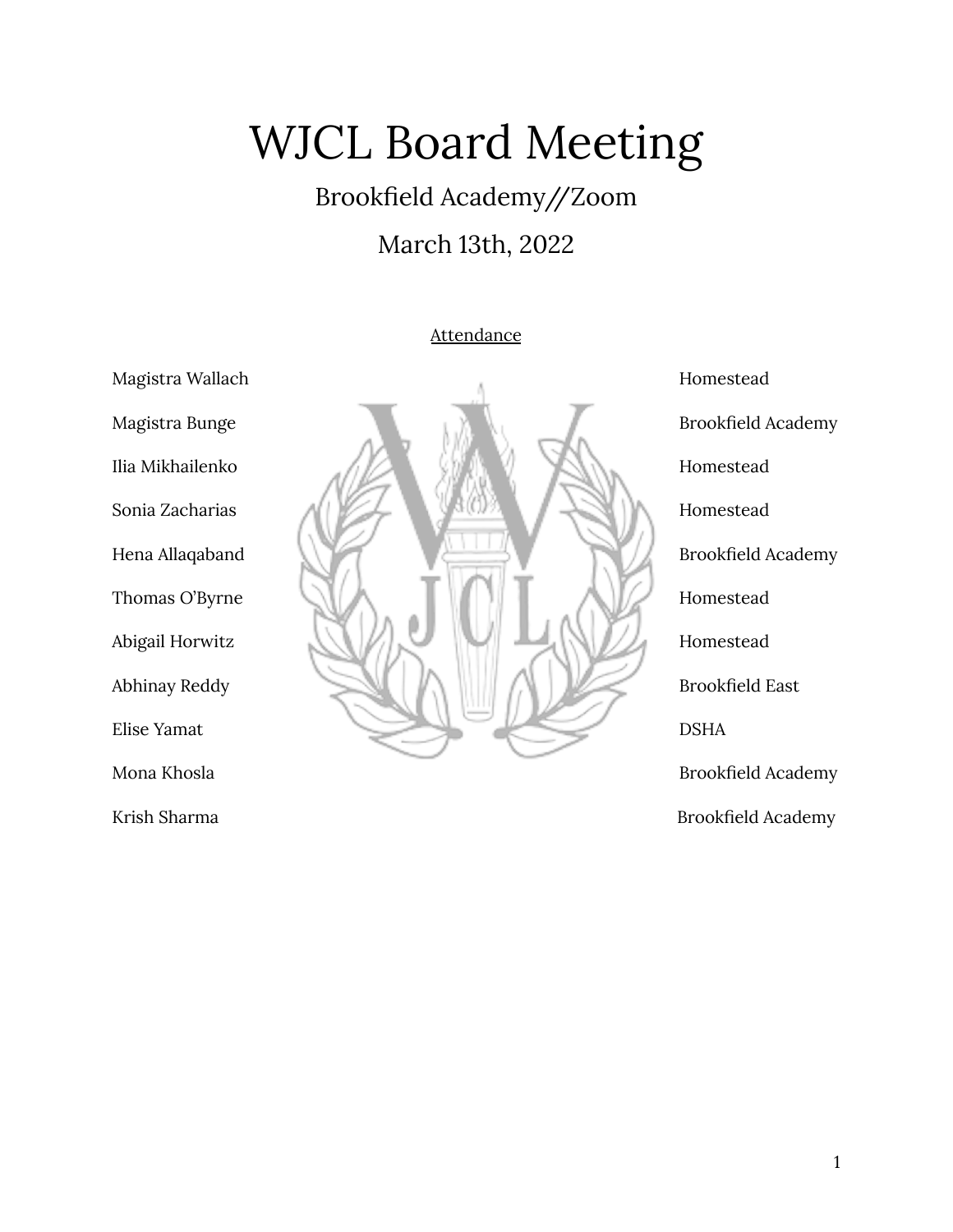- I. Call to Order
	- A. The meeting begins at 2:13 p.m. by President Ilia Mikhailenko
- II. Treasury Report
	- A. \$56,097.57
		- Did I have to text Abby to make sure that I heard her correctly?
			- Yes. Thank you, Abby!
- III. Madison West's Latin Program
	- A. Petition
		- Madison West's Latin program has been terminated :(((
		- [Petition](https://chng.it/8yBLZGS6w4) Click the link to sign the petition, read about the situation, receive important updates, and hear what people have to say!
- IV. Nationals
	- A. Details
		- National Convention is back in person this year!
		- July 24-30, 2022 at the University of Louisiana, Lafayette
		- Pricing has not been finalized and travel details will be finalized once the total numbers are in
		- **● The final number of delegates attending for each chapter is needed by the next board meeting (April 10th)**
	- B. Resources for Additional Information
		- 2022 NJCL [Convention](https://www.njcl.org/NJCL-Convention/2022-NJCL-Convention)
		- NJCL [Convention](https://www.njcl.org/Portals/1/NJCL%20Convention%20Flyer%202022.pdf) Flier
		- 2022 NJCL [Convention](https://www.njcl.org/Portals/1/2022%20NJCL%20Convention%20FAX.pdf) FAX